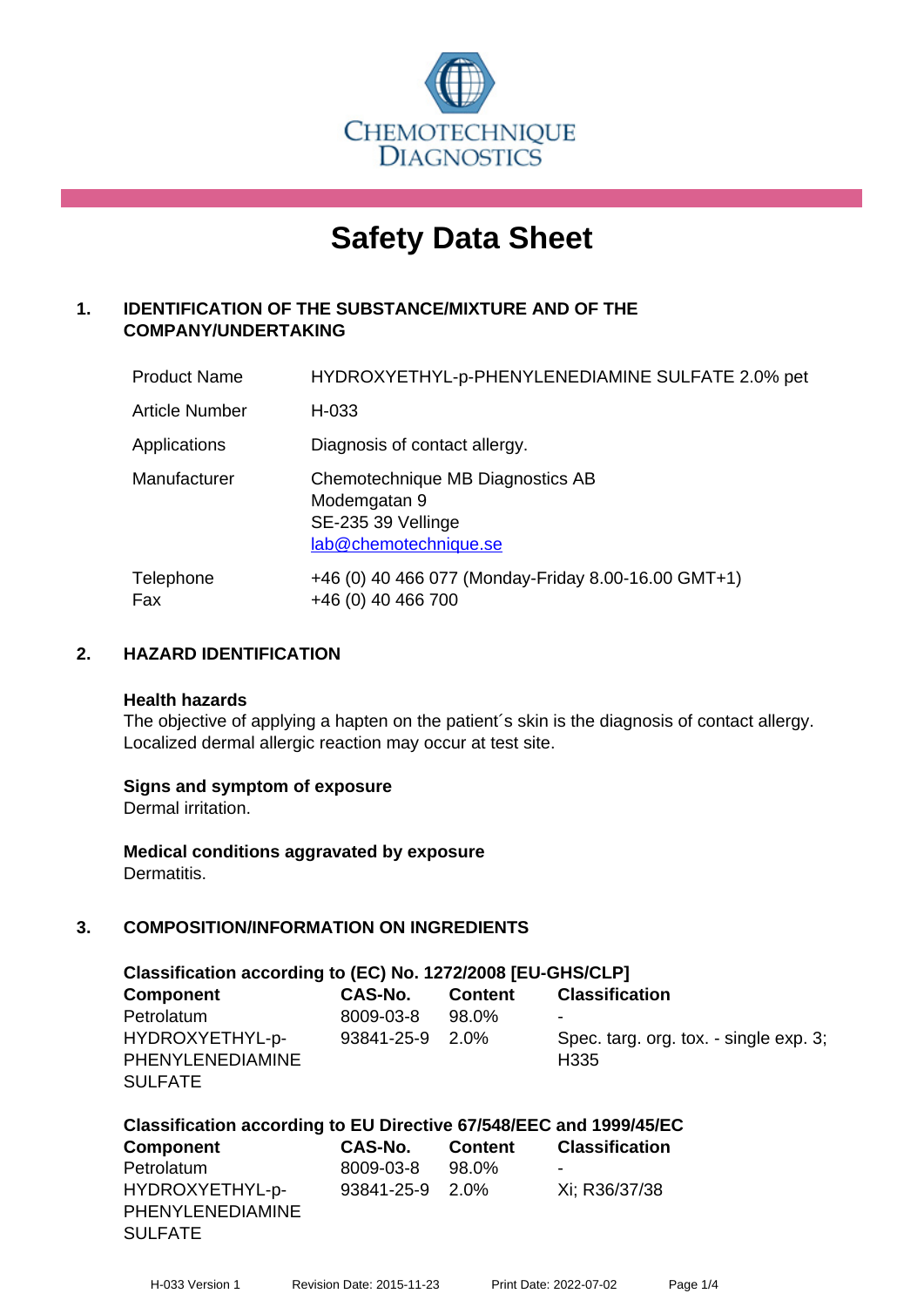## **4. FIRST AID MEASURES**

**Emergency and first aid procedures** Obtain medical attention.

#### **5. FIRE-FIGHTING MEASURES\***

#### **Suitable extinguish media**

CO2, powder or water spray. Fight larger fires with water spray or alcohol resistant foam.

**For safety reasons unsuitable extinguishing agents** Water with full jet.

**Special protective equipment for fire-fighters** Wear self-contained respiratory protective device. Wear fully protective suit.

\*Data is shown for petrolatum only

#### **6. ACCIDENTAL RELEASES MEASURES**

**Steps to be taken if material is released or spilled** Contain and place in a closed container.

#### **7. HANDLING AND STORAGE**

**Precautions to be taken in handling and storage** Store dark at 5-8°C. Avoid extended exposure to light. FOR EXTERNAL USE ONLY.

## **8. EXPOSURE CONTROLS/PERSONAL PROTECTION**

**Respiratory protection** Not required.

**Ventilation** Local exhaust.

**Protective gloves** Disposal gloves.

**Eye protection** Not required with normal use.

**Work/Hygienic practices** Wash hands after each use.

## **9. PHYSICAL AND CHEMICAL PROPERTIES**

Odour **Odourless** 

Appearance Ivory White Semi Solid

Melting point\* 50-55° C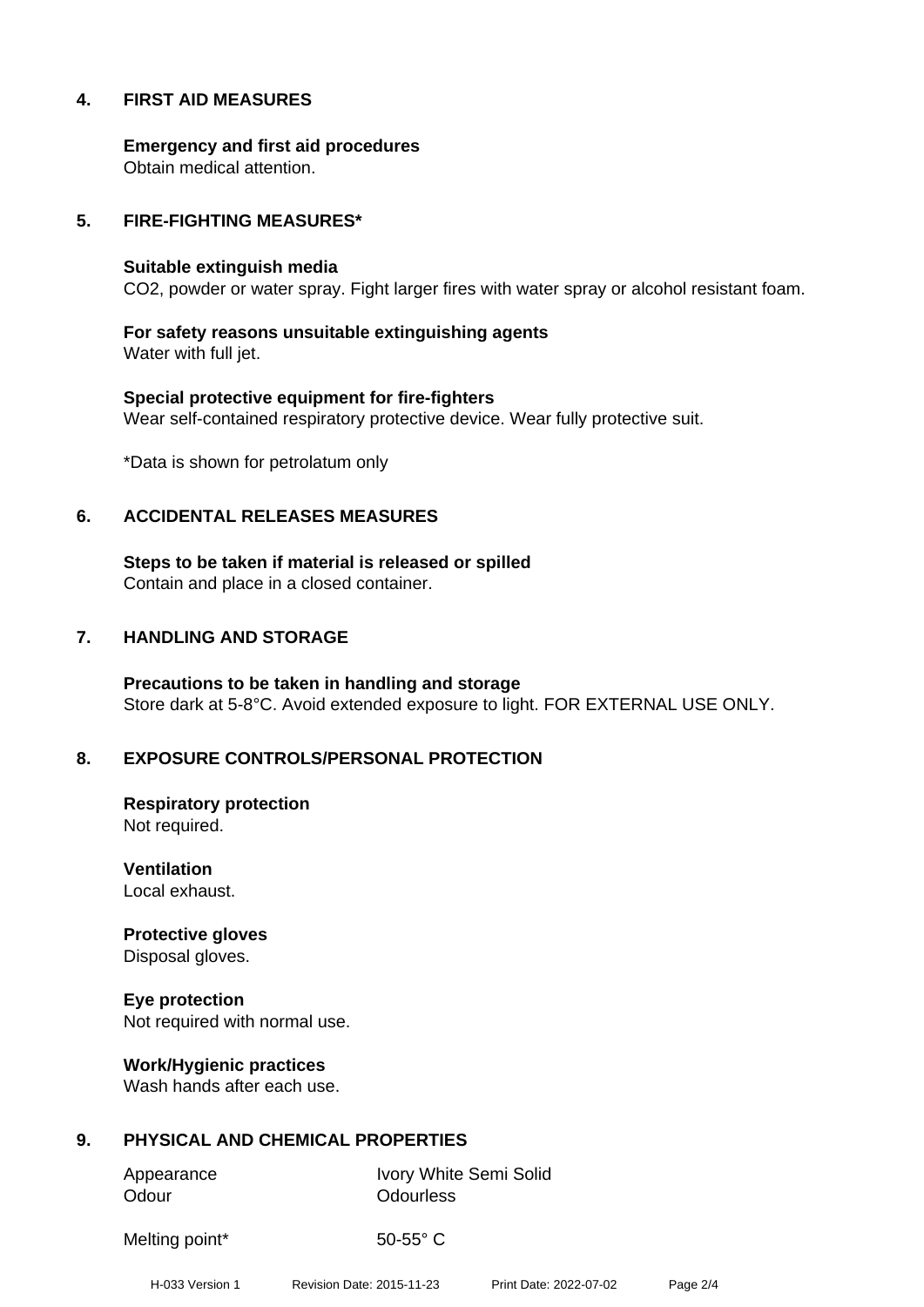Boiling point\* No data available Flash point\* >100°C Self ignition\* Product does not self ignite. Danger of explosion\* Product does not present an explosion hazard. Density\* No data available. Solubility in/Miscibility with Water\* Insoluble

\*Data is shown for petrolatum only

# **10. STABILITY AND REACTIVITY**

#### **Incompability**

May react with strong oxidizing agents.

## **Stability**

Stable at recommended storage conditions.

#### **Hazardous byproducts**

Combustion may generate CO, CO2 and other oxides.

# **Hazardous polymerization**

Will not occur.

## **11. TOXICOLOGICAL INFORMATION**

No data available.

## **12. ECOLOGICAL INFORMATION**

No data available.

## **13. DISPOSAL CONSIDERATIONS**

## **Waste disposal method**

Comply with federal, state/provincial and local regulation.

## **14. TRANSPORT INFORMATION**

Not dangerous goods.

## **15. REGULATORY INFORMATION**

The classification is according to the latest editions of the EU lists, and extended by company and literature data.

## **16. OTHER INFORMATION**

#### **Text of H-statements and R-phrases mentioned in Section 3**

Spec. targ. org. tox. - single exp. Specific target organ toxicity - single exposure (Category 3) 3